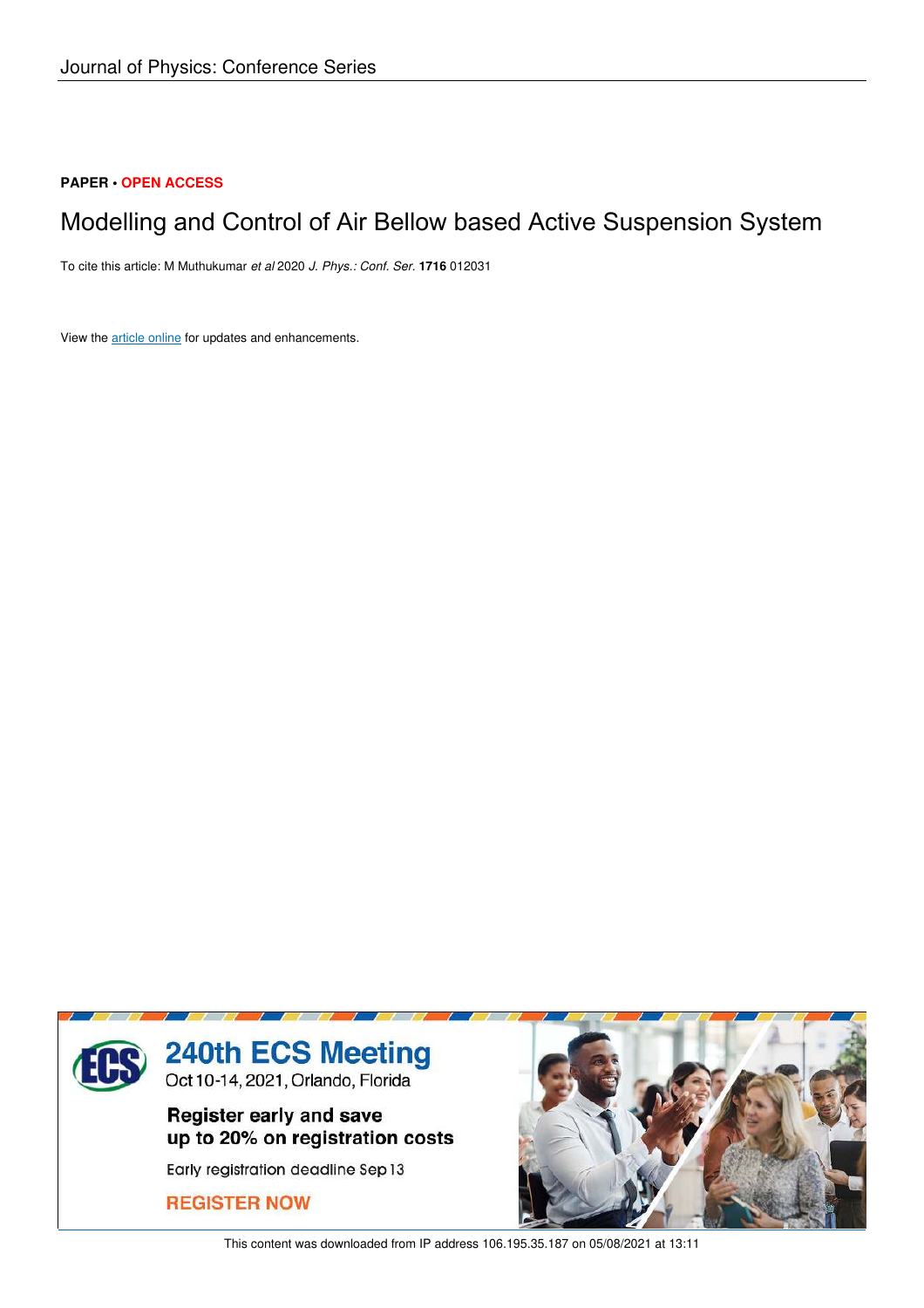#### doi:10.1088/1742-6596/1716/1/012031

# **Modelling and Control of Air Bellow based Active Suspension System**

**M** Muthukumar<sup>1</sup>, S V Arjun<sup>2</sup>, D Saravanakumar<sup>1,2,#</sup>, G Sakthivel<sup>1,2</sup>,

**R Jegadeeshwaran**1,2

<sup>1</sup>School of Mechanical Engineering, Vellore Institute of Technology, Chennai Campus, India.

<sup>2</sup>Centre for Automation, Vellore Institute of Technology, Chennai Campus, India.

# saravanakumar.d@vit.ac.in

**Abstract**. This paper presents a complete design and simulation of active suspension actuated using pneumatic air bellow. The electronic controlled active suspension will control all vertical force acting from road surface by regulating the air mass of bellow. Quarter car active suspension is modelled and analysed using Matlab-Simulink. The output of designed active suspension system is simulated under standard road input that gives the response of the suspension to varied roughness of road surface. From the results it is evident that proposed active suspension system can suppress more than 60% than standard passive suspension system.

#### **1. Introduction**

The suspension system is essential for the realization of comfort, stability and safety. The function of the suspension is to absorb and separate body of vehicle from longitudinal ground force and to maintain frictional contact between the tire and the road. Passive suspension systems can only offer fixed rates of spring and damping. Thus, affecting vehicle handling capability and result in reduced passenger comfort due to excess body vibrations.

Active suspension is setup of system which controls the vertical movement of the wheel with onboard control system. Active suspensions are typically composed of a varying coefficient of spring and damping achieved by some type of force actuator. Pneumatic air bellows, have long been used as vibration isolation and levelling devices. They are typically used where it is desired to have a higher spring rate.

Need for this system is to have a complete control of suspension which alter its working parameter as per suitable requirement by itself. Electronic controller takes control over the system. Controller should be capable of performing various function which all enhances the vehicle vibration isolation. The system control should be capable of resulting in better dynamic control of vehicle and comfort.

The principle of active pressure control represents a research on effectiveness of PID-control algorithm and suggested an algorithm for achieving reasonable. Using bellow as suspension will result in no bending stiffness it only has deformation due to compressibility will be an advantage for this proposed suspension [1].

Mathematical modelling of quarter car active air suspension was suggested us with by controlling mass flow rate makes it possible to dynamically change the characteristics of the air suspension

Content from this work may be used under the terms of the Creative Commons Attribution 3.0 licence. Any further distribution of this work must maintain attribution to the author(s) and the title of the work, journal citation and DOI. Published under licence by IOP Publishing Ltd 1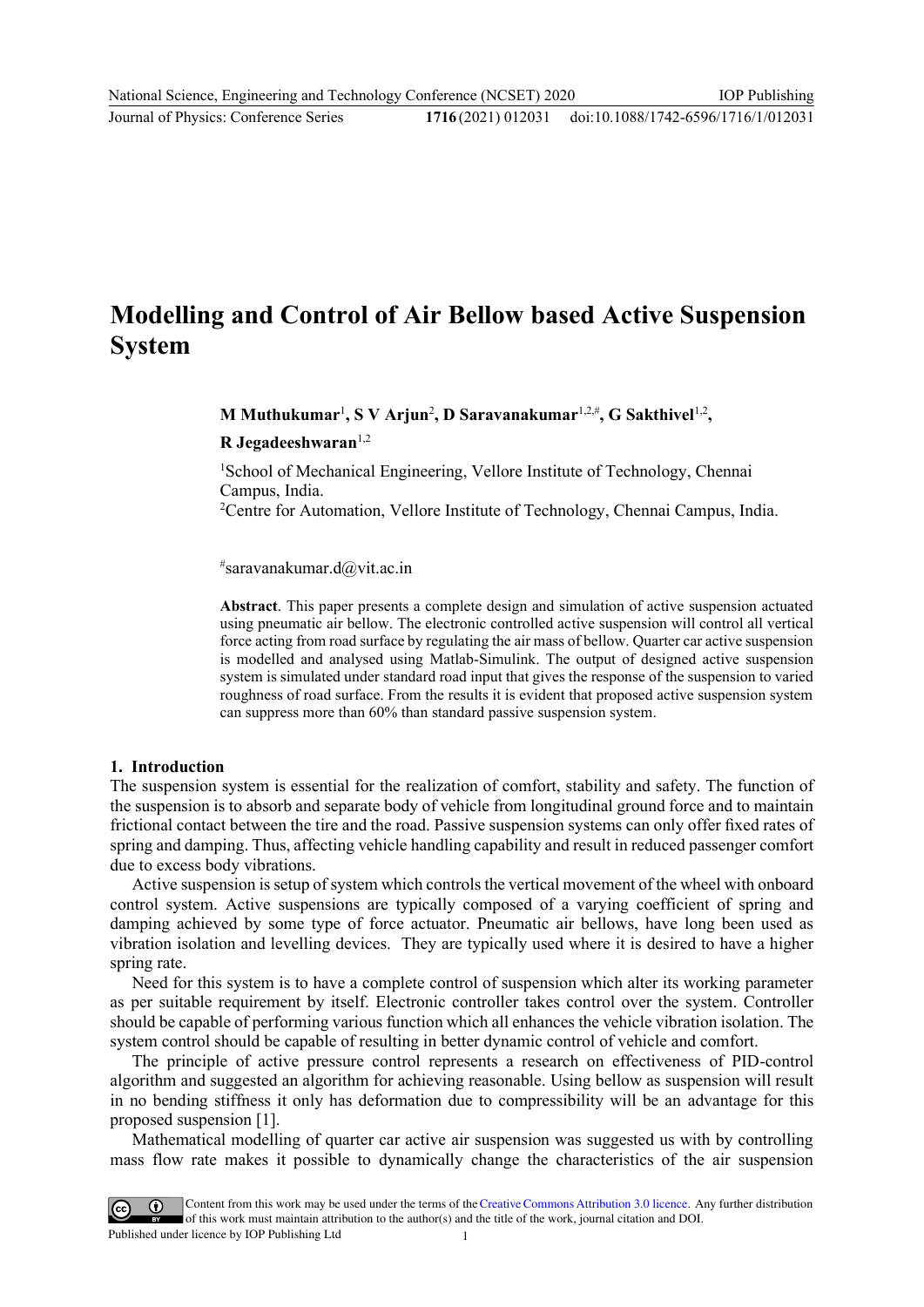corresponding to road input [2], [3]. Pressure drops between pressure feed system, pneumatic bellows and outer space. Valve used for this system should incorporate at optimal point between the bore and response time. Using these type of servo valves will result in quick response, thus effectively increases the damping force. Moreover, the efficiency the system relies on size of the orifice area and response time of the servo valve. The PID controller should be incorporated with integral closed loop [4].

Considering the velocity of the fluid flow as laminar large damping force can be obtained huge variation in displacement of valve [5]. Developed air suspension system prototype can be adapted easily to existing vehicle suspension configuration. Air suspension system gives improved ride performance over default vehicle suspension system. Ride performance can be optimally balanced for laden and unladen behavior of vehicle through pressure setting of air springs [6]. The efficiency of the system will decrease at the point where the suspension stiffness was increased near to a resonant frequency of a vehicle, for surpassing this counter effect your system should be designed with multi-degree of freedom considering the all resonant source element [7]. These type of proposal with pneumatic system would show good performance properties, but the concern of energy consumption and the space required for this setup should be optimized precisely [8]. The energy consumption will be based on our specification of compressor and other energy sink in this system is controller.

The control should need the level of adaptation such like it has to change according to road input. The control can be either linear and non-linear or switch between them [9],[10]. The complexity having the both type of control can be minimized by a concentrating on establishing the relation between flow rate and pressure drop this type of relationship would enable us to have overall control with linearized model [11].

These switching between controls requires different feedback, this paper would suggest a controller in common which can work as both control with same feedback elements, thus making the control part less complex. The pneumatic system for this suspension will have various component related to its function [6]. Simulating this model for input road excitation can be done, various input should be given to the model to obtain its performance for various displacement [12]. An effective tool for designing air suspensions of the type considered, simulating their behavior [13]. The analytical behavior of this suspension can be obtained based on experimental real-time simulations this will give us the overall characteristics of the proposed suspension [14]. When considering the actuator force the design consider should be optical, the optimal design parameter is given from source [15]. The realistic road roughness input is set up and resulted the behavior with non-linear modelling, more detailed modelling of the fluid flows and the electrical system and to corresponding experimental work.

The main objective of this work is to model, simulate and control active suspension system actuated by pneumatic bellows. The mathematical modelling phase involves mechanical model design of both passive and active suspension, were the mechanical system is reduced through force equation and computed. The mathematical equation is developed as a block diagram in Simulink by developing this Simulink model, which can be simulated and test the systems behavior. Controller design involves design of the schematic flow of the controller system and actuator's pneumatic circuit is designed. The designed model is tested with a standard input signal in simulation with standard constant as input parameter referred from the previous research.

### **2. Mathematical Model**

Quarter car model is used for dynamic study of suspension system of four-wheel vehicles. Quarter car model by its name suggests that all the 4 suspension of the car are same and only one suspension. The figure 1 and 2 represents the schematic of passive and active suspension systems. The difference between active and passive model is, varying actuator force u acting additional to the system in active suspension system.

For a passive suspension system shown in the figure 1, the force balance equations are given by equations (1) and (2).

$$
m_1\ddot{x}_1 + b(\dot{x}_1 - \dot{x}_2) + K_1(x_1 - x_2) = 0 \tag{1}
$$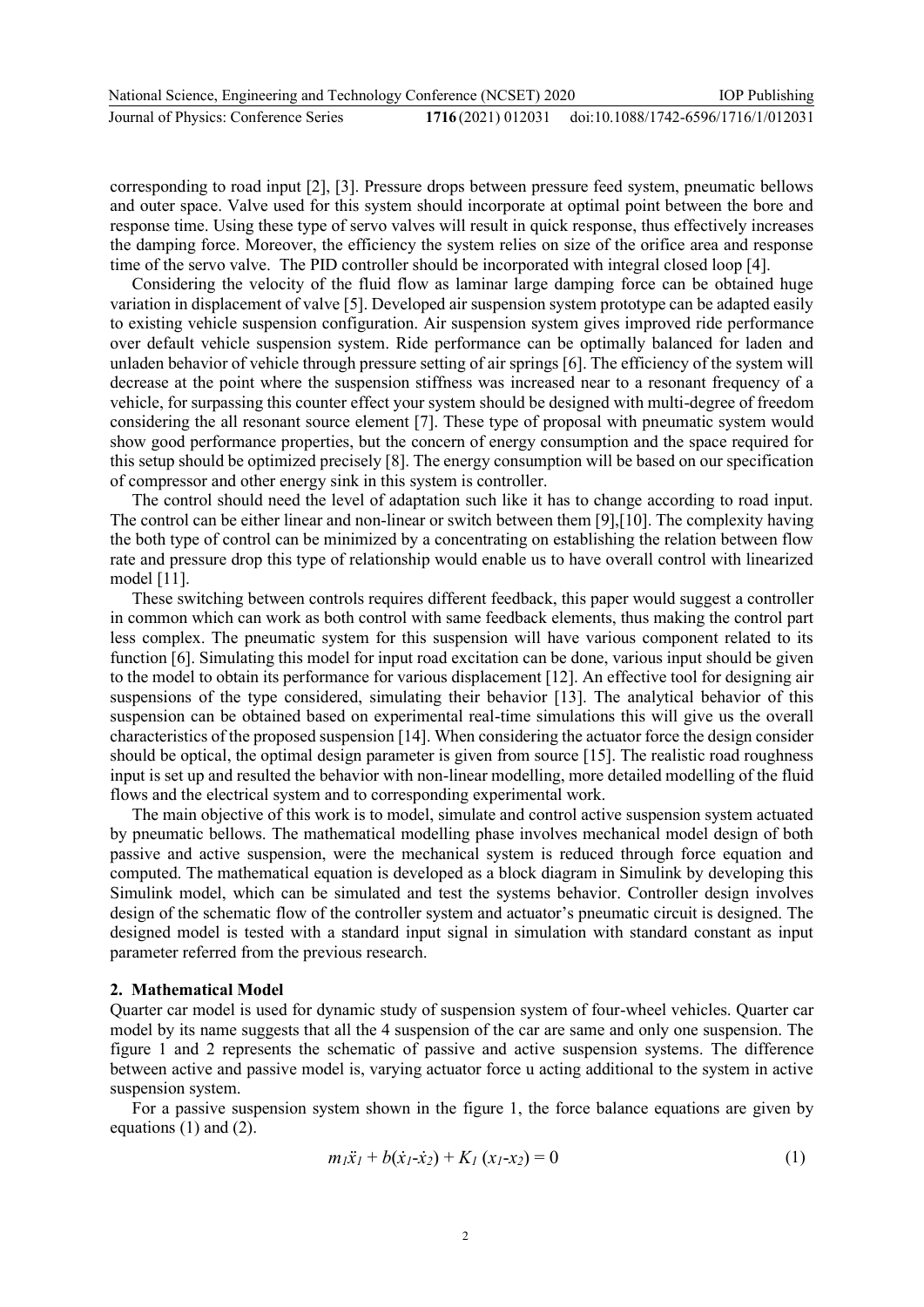National Science, Engineering and Technology Conference (NCSET) 2020 Journal of Physics: Conference Series **1716** (2021) 012031 doi:10.1088/1742-6596/1716/1/012031

$$
m_2\ddot{x}_2 + b(\dot{x}_2 - \dot{x}_1) + K_1(x_2 - x_1) + K_2(x_2 - r) = 0
$$
 (2)

where  $m_l$  is sprung mass (kg),  $m_2$  is unsprung mass (kg),  $K_l$  is suspension stiffness (N/m),  $K_2$  is tire stiffness (N/m), *b* is damping ratio (Ns/m),  $x_l$  and  $x_l$  are the displacement of the sprung and unsprung masses, *r* is road displacement.



**Figure 1.** Schematic of Passive Suspension **Figure 2.** Schematic of Active Suspension System. System.

For an active suspension system shown in the figure 2, the force balance equations are given by equations (3) and (4).

$$
m_1\ddot{x}_1 + b(\dot{x}_1 - \dot{x}_2) + K_1(x_1 - x_2) - u = 0
$$
\n(3)

$$
m_2\ddot{x}_2 + b(\dot{x}_2 - \dot{x}_1) + K_1(x_2 - x_1) + K_2(x_2 - r) = 0
$$
\n(4)

where *u* is the additional actuation force created by the air bellows.

The mathematical equation is implemented in Simulink. Block is a graphical modelling and simulation environment for dynamic systems. An input output relationship fully characterizes a block.

#### **3. Mathematical Model**

The overall control system is represented in figure 3. The input force is fed system and the actuator force is given between sprung and unsprung mass. A sensor is placed in top of sprung mass to measure the value of vertical acceleration of mass. The sensor gives the output to a PID controller which is error detector system and give out the required output to eliminate that acceleration. Electronic controller converts its processed value into current signal. The current signal from the controller actuates the solenoid relief valve to the required value as per the input current signal. The pressure relief valve sends required pressure to actuator and actuator give out force opposing the vertical acceleration. This is closed loop system were the value from sensor is used as feedback input the system.

### **4. Simulation and Results**

A standard input should be given to system. Any standard ISO 8608:2016 model should be presented with a generic output defining a standardized procedure for transmitting calculated vertical road profile data for either single or multitrack measurements. The standard varies road class is stated in Table 1. The types of road input are given to simulate any automobile system.

. The road classification of longitudinal road profiles based on vertical displacement power spectral density. Power spectral density represented characterized by two parameters of a straight line, an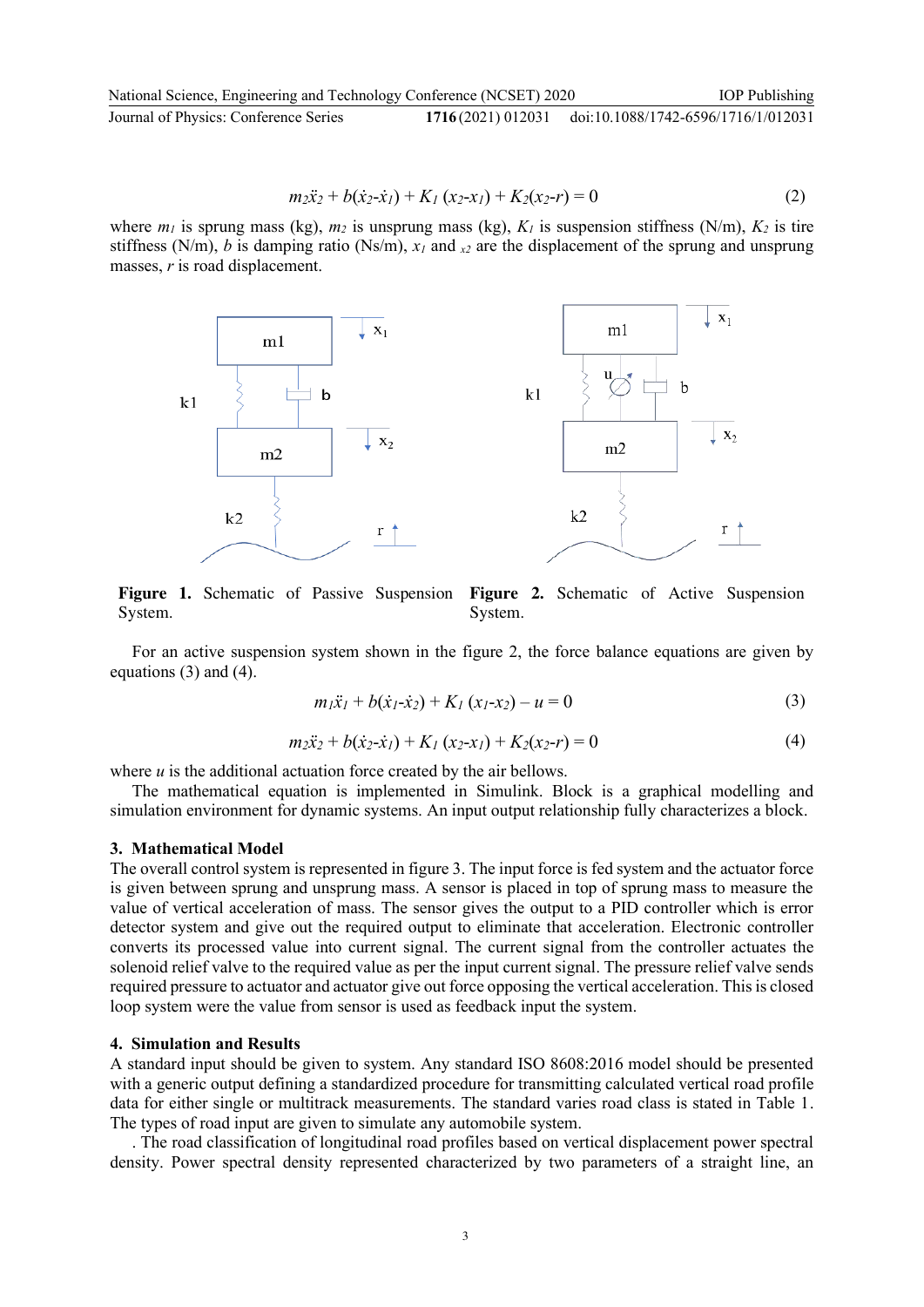unevenness index and waviness. The Simulink block for PSD road input will generating the standard road profile. The gain value and constants vary for various road class. The road profile is set for vehicle velocity of 20kmph.



**Figure 3.** Schematic of Overall control system.

| Table 1. Standard Road profiles |  |
|---------------------------------|--|
|---------------------------------|--|

| Class number Road Class |   | Type of Road        |
|-------------------------|---|---------------------|
|                         |   | Smooth Runway       |
|                         | R | Smooth Highway      |
|                         | C | Highway with Gravel |

The parameter for assumed in the simulation model are appropriate the results of simulation or close to that of actual experimentation are given in Table 2. The results of the simulation may give guidance to understand the response. The suspension parameters used are given in the simulation of the response.

| <b>Table 2.</b> System parameters values used in simulation |  |  |
|-------------------------------------------------------------|--|--|
|-------------------------------------------------------------|--|--|

| Parameters     | Assigned values |
|----------------|-----------------|
| $K_I$          | $1190$ N/m      |
| $K_2$          | 101115 N/m      |
| B              | 2070 Ns/m       |
| m <sub>1</sub> | $90 \text{ kg}$ |
| m2             | 1900 kg         |

The response of passive suspension with respect to sinusoidal input is simulated and traced in figure 4, we could observe the behavior of passive system only reduces the half of the input force. The output response of active suspension system shown in figure 5, nearly damps all input signal, this difference inference us with variations in passive and active suspension system. The PID used in active suspension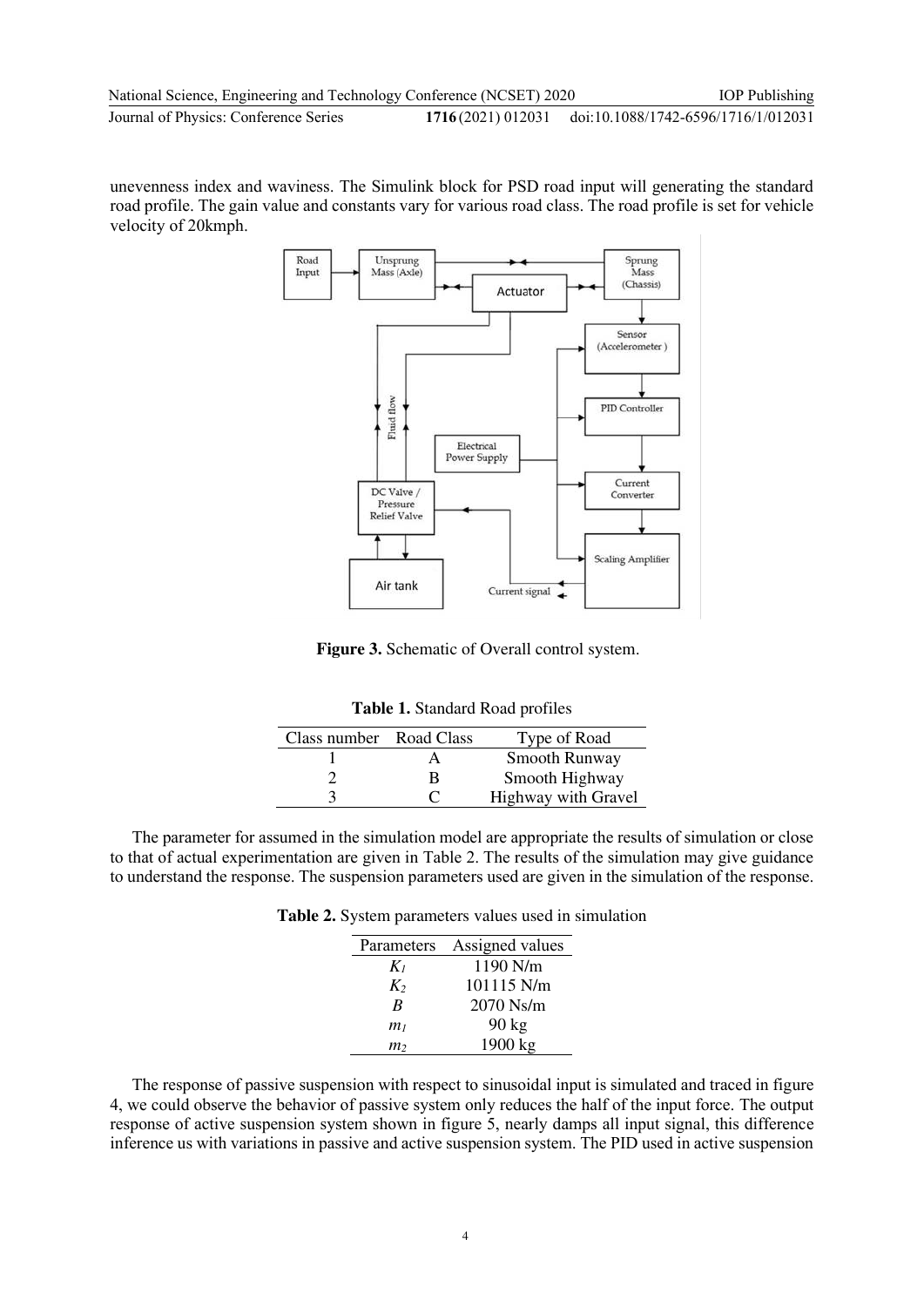model is self-tuned with respect to the transfer function and constant given to variables. Response of our active suspension system with respect to various standard road input is taken.

l7



**Figure 4.** Response of Passive suspension to sinusoidal input



**Figure 5.** Response of Active suspension to sinusoidal input

The response of both passive and active system with respect to class A, B and C type road signals are shown in figure 6, figure 7 and figure 8 respectively. The plots are more evident to that proposed active suspension is more response to the input excitation. Thus, the comparison between passive and proposed active suspension model will give helps us to understand variation in performance between them with respect to different inputs. Table 3 shows the comparison of active and passive suspension systems using the parameters Root Mean Square (RMS) and Maximum displacement.

|               |                                | Passive Suspension         |                                          | <b>Active Suspension</b>   |                                          |
|---------------|--------------------------------|----------------------------|------------------------------------------|----------------------------|------------------------------------------|
| Road<br>Class | Input<br>(RMS)<br>$(x10^{-3})$ | <b>RMS</b><br>$(x10^{-3})$ | Maximum<br>displacement<br>$(x10^{-3}m)$ | <b>RMS</b><br>$(x10^{-4})$ | Maximum<br>displacement<br>$(x10^{-4}m)$ |
| A             | 1.247                          | 0.470                      | 1.084                                    | 0.228                      | 0.609                                    |
| B             | 5.753                          | 2.172                      | 5.006                                    | 1.054                      | 2.817                                    |
|               | 7.145                          | 2.698                      | 6.218                                    | 1.309                      | 3.499                                    |

**Table 3.** Performance Comparison of Active and Passive Suspension in different road types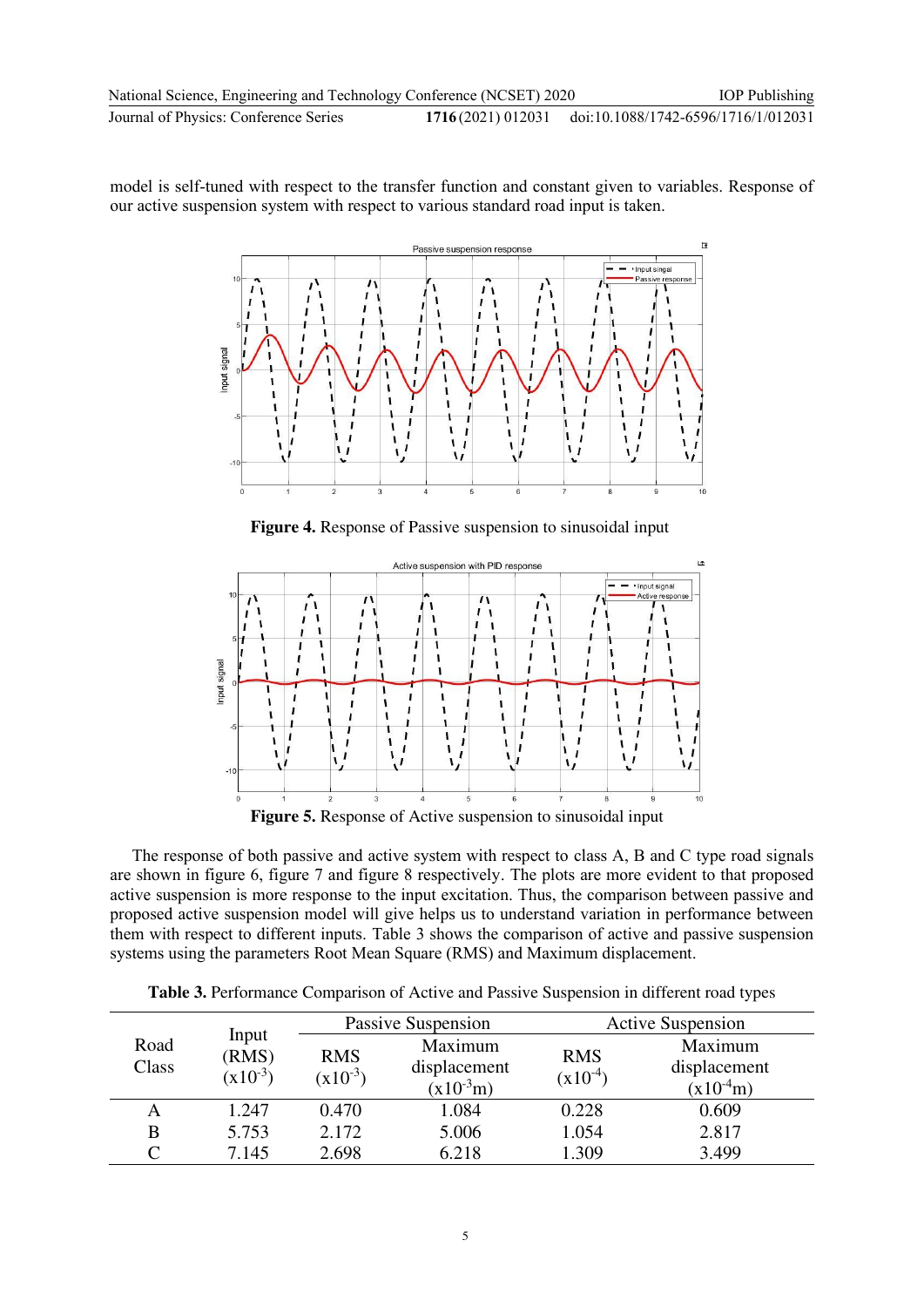

**Figure 6.** Response of Passive and Active suspension to Class A type road input







**Figure 8.** Response of Passive and Active suspension to Class C type road input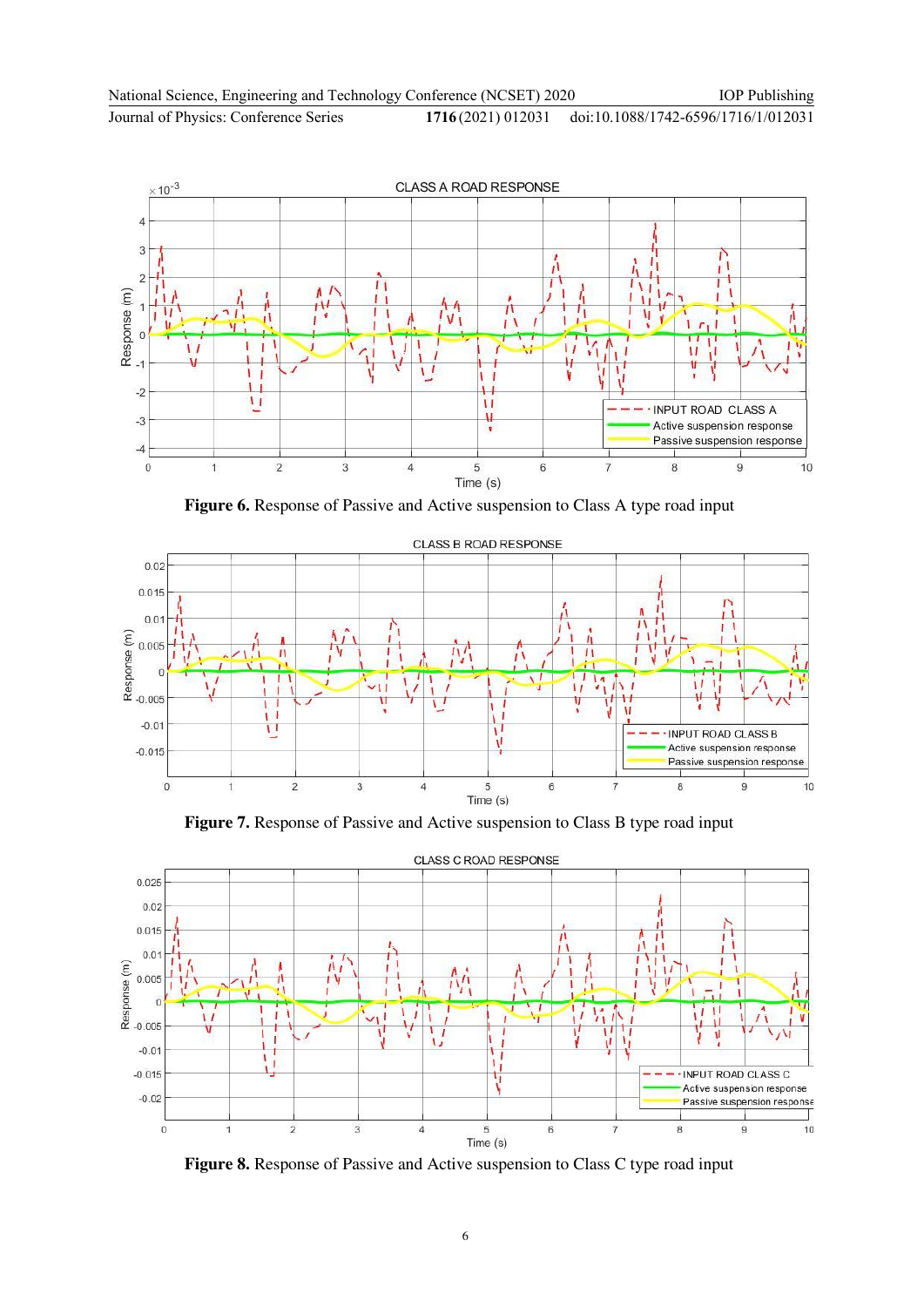| National Science, Engineering and Technology Conference (NCSET) 2020 | <b>IOP</b> Publishing                                 |
|----------------------------------------------------------------------|-------------------------------------------------------|
| Journal of Physics: Conference Series                                | 1716(2021) 012031 doi:10.1088/1742-6596/1716/1/012031 |

The response of designed active suspension for various class of standard road input. The simulation of scheme readily produces result which illustrate the performance of active suspension. The above results of active suspensions are based on pneumatic air bellow. Frequency response of our active suspension to various standard road input are plotted in figure 9. The system behavior is better than the conventional passive.



**Figure 9.** Frequency Response of Passive and Active suspension Systems

## **5. Conclusion**

In this paper, we had designed the system for passive and active system, simulated them to understand the variation between active suspension and passive suspension and the output of designed active suspension system is simulated under standard road input by generating power spectral density is used to get roughness of road surface in software. From the results, it is evident that the passive suspension system can suppress 60% more vibration than passive suspension system.

## **References**

- [1] Francisco J M Q M, António B P, Alfredo B M 2018 The simulation of an automotive air spring suspension using a pseudo-dynamic procedure *Appl. Sci.* **8** 1049.
- [2] Razdan S, Pathak C S, Bhave S Y, Awasare P J 2018 Mathematical modeling and simulation of quarter car model of an active air suspension *Int. J. Acad. Res. Develop.* **3** 63-69.
- [3] Priyandoko G, Mailah M, Jamaluddin H 2009 Vehicle active suspension using skyhook adaptive neuro active force control *Mech. sys. sig. process.* **23** 855-868.
- [4] Kosenkov P V, Makaryants G M 2017 Control algorithm design of the active pneumatic vibration isolator *Procedia Engg.* **3** 653 – 660.